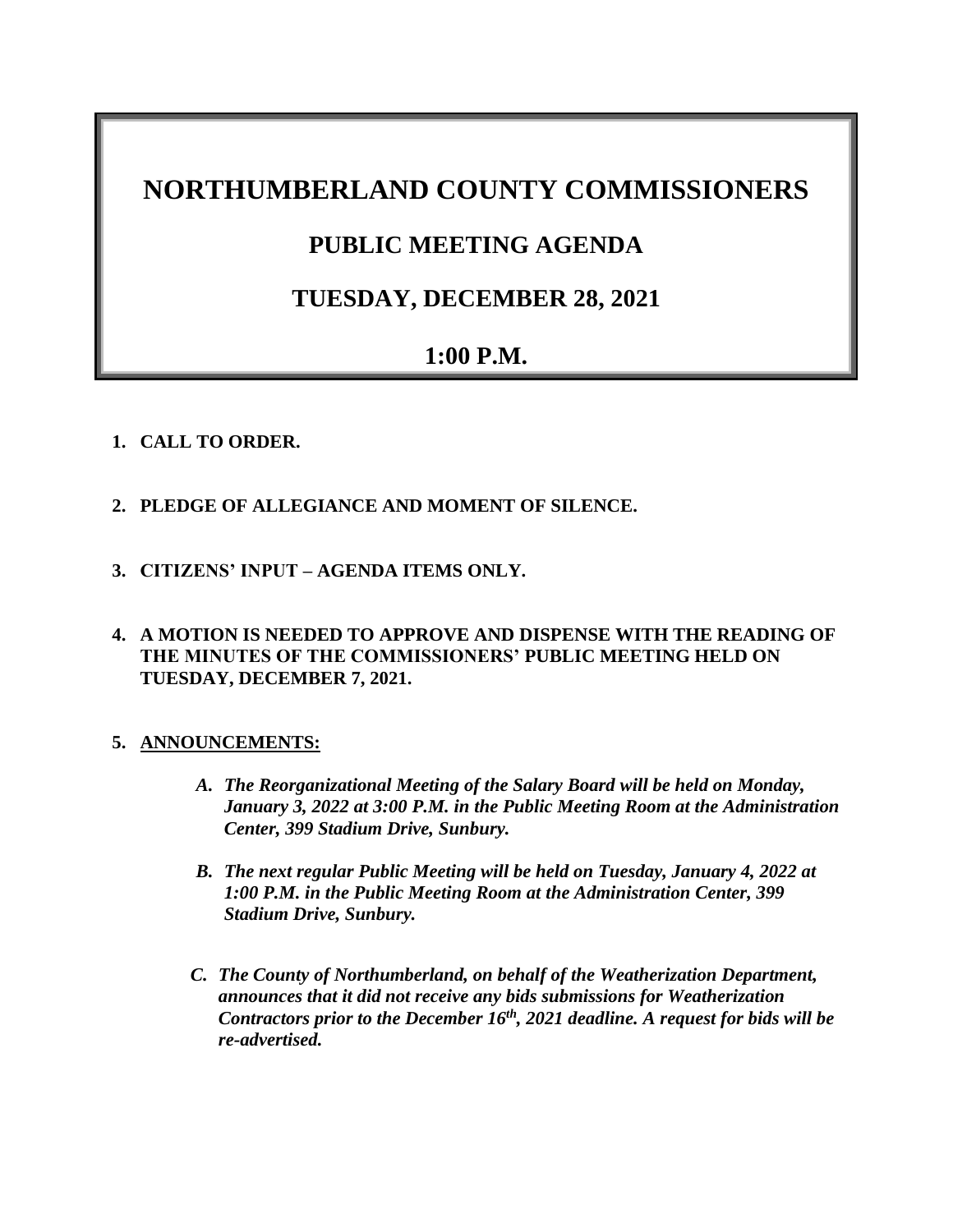*D. The County of Northumberland, on behalf of the Human Services Departments, announces that it received bids for the Janitorial Services at the Human Services Complex that were rejected due to not being sealed and/or outside labeled incorrectly. A request for bids will be re-advertised.*

#### **6. A MOTION IS NEEDED TO APPROVE THE FINAL 2022 NORTHUMBERLAND COUNTY BUDGET.**

- **7. A MOTION IS NEEDED TO AUTHORIZE THE PAYMENT OF \$143,017.59 FOR THE 2021 HEALTH & WELFARE AND MEDICAL WAIVERS, AS SUBMITTED BY THE HUMAN RESOURCE OFFICE.**
- **8. A MOTION IS NEEDED TO EXTEND RESOLUTION R#141-15, PURCHASE OF SERVICE AGREEMENT WITH ENGINEER CHARLES HOPTA, JR., TO DECEMBER 31, 2022, AS PREVIOUSLY ADOPTED AT THE PUBLIC MEETING OF DECEMBER 1, 2015.**
- **9. A MOTION IS NEEDED TO RE-APPOINT THE FOLLOWING INDIVIDUALS TO THE AFFORDABLE HOUSING FUND BOARD FOR A TWO-YEAR TERM BEGINNING JANUARY 1, 2022 AND ENDING DECEMBER 31, 2023.**
	- *A. Edward Christiano*
	- *B. Ronald Lentini*
	- *C. Chief Clerk, Maryrose McCarthy*
	- *D. Carmine Picarelli*
	- *E. Gale Zalar*
	- *F. Todd Mace*
	- *G. Todd Oberdorf*
	- *H. Cory Pisarz*
	- *I. Catherine Polachek*

#### **10. A MOTION IS NEEDED TO RE-APPOINT RICHARD DANIELS TO THE AGRICULTURAL LAND PRESERVATION BOARD FOR A ONE-YEAR TERM BEGINNING JANUARY 1, 2022 AND ENDING DECEMBER 31, 2022.**

- **11. A MOTION IS NEEDED TO RE-APPOINT THE FOLLOWING INDIVIDUALS TO THE AIRPORT AUTHORITY FOR A FIVE-YEAR TERM BEGINNING JANUARY 1, 2022 AND ENDING DECEMBER 31, 2026:**
	- *A. Edward Helfrick, Jr.*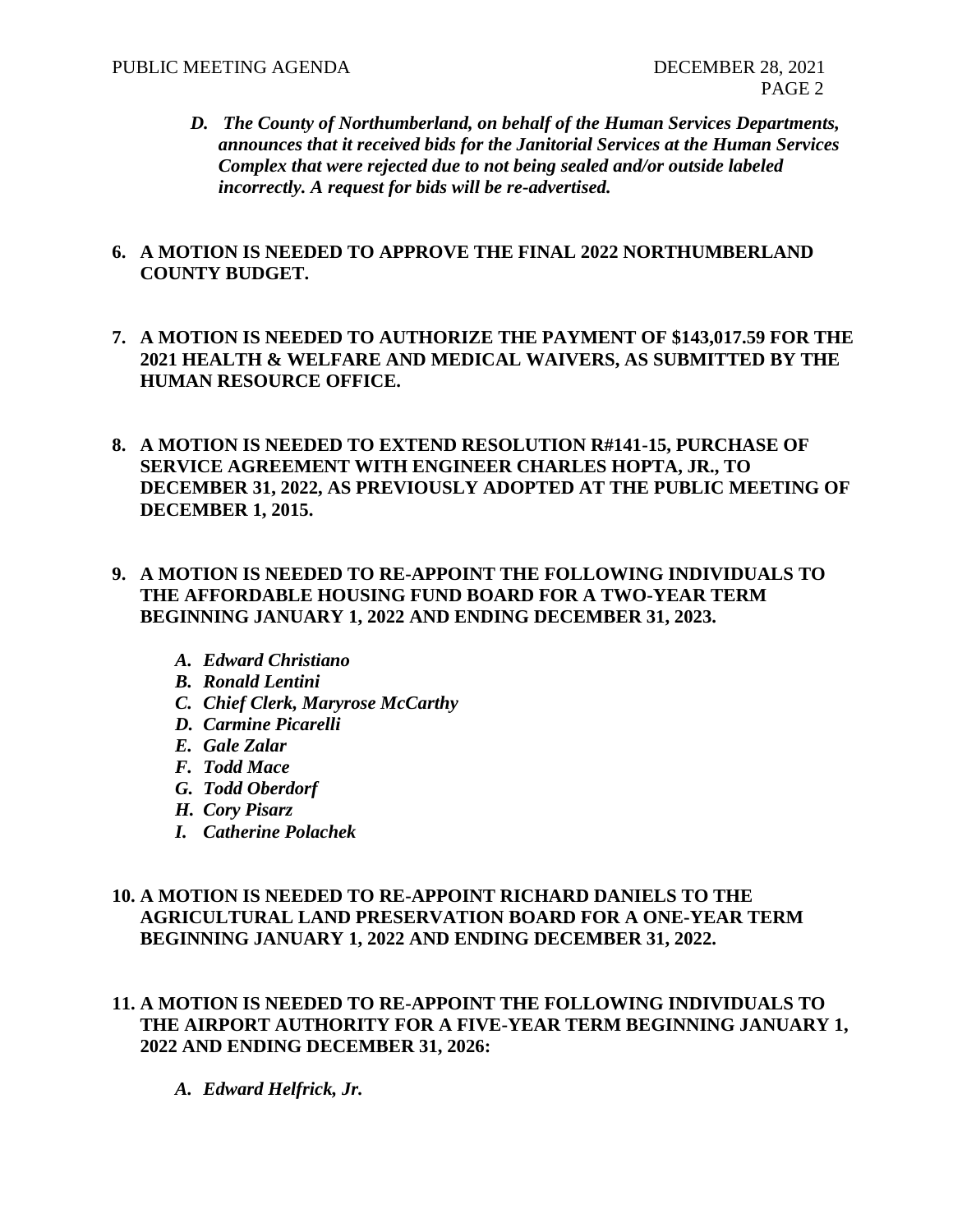- *B. Timothy Krebs*
- *C. Edward Linkus*
- *D. Don Rosini*
- *E. Tim Ross*
- *F. David Rumbel*
- *G. Ronald Smith*

#### **12. A MOTION IS NEEDED TO RE-APPOINT CRAIG BOYER TO THE AUTHORITY, NORTHUMBERLAND COUNTY, PA FOR A FOUR-YEAR TERM BEGINNING JANUARY 1, 2022 AND ENDING DECEMBER 31, 2025.**

# **13. A MOTION IS NEEDED TO NEWLY APPOINT MARY ANN LEWIS TO THE BEHAVORIAL HEALTH & INTELLECTUAL DEVELOPMENT SERVICES ADVISORY BOARD FOR A FOUR-YEAR TERM BEGINNING JANUARY 1, 2022 AND ENDING DECEMBER 31, 2025.**

## **14. A MOTION IS NEEDED TO RE-APPOINT COMMISSIONER JOSEPH KLEBON TO THE CENTRAL SUSQUEHANNA COOPERATIVE EXTENSION ASSOCIATION FOR A TERM BEGINNING JANUARY 1, 2022 AND ENDING DECEMBER 31, 2022.**

#### **15. A MOTION IS NEEDED TO APPOINT THE FOLLOWING INDIVIDUALS TO THE CHILDREN & YOUTH ADVISORY BOARD FOR A ONE-YEAR TERM BEGINNING JANUARY 1, 2022 AND ENDING DECEMBER 31, 2022.**

- *A. Angela Bastian -Witter*
- *B. Carla Clark*
- *C. Margaret Demko*
- *D. Diane Wirt-Miller*
- *E. Lisa Donlan*
- *F. Anne Eyster*
- *G. Deb Fallat*
- *H. Anthony Fetter*
- *I. Katrina Gownley*
- *J. Kim Heitzman*
- *K. Denise Hoffman*
- *L. Kate Lincoln*
- *M. Tracy Korbich*
- *N. Chief Clerk, Maryrose McCarthy*
- *O. Jean McGinn*
- *P. Carmine Picarelli*
- *Q. Stephanie Reitmeyer*
- *R. Leslie Ward*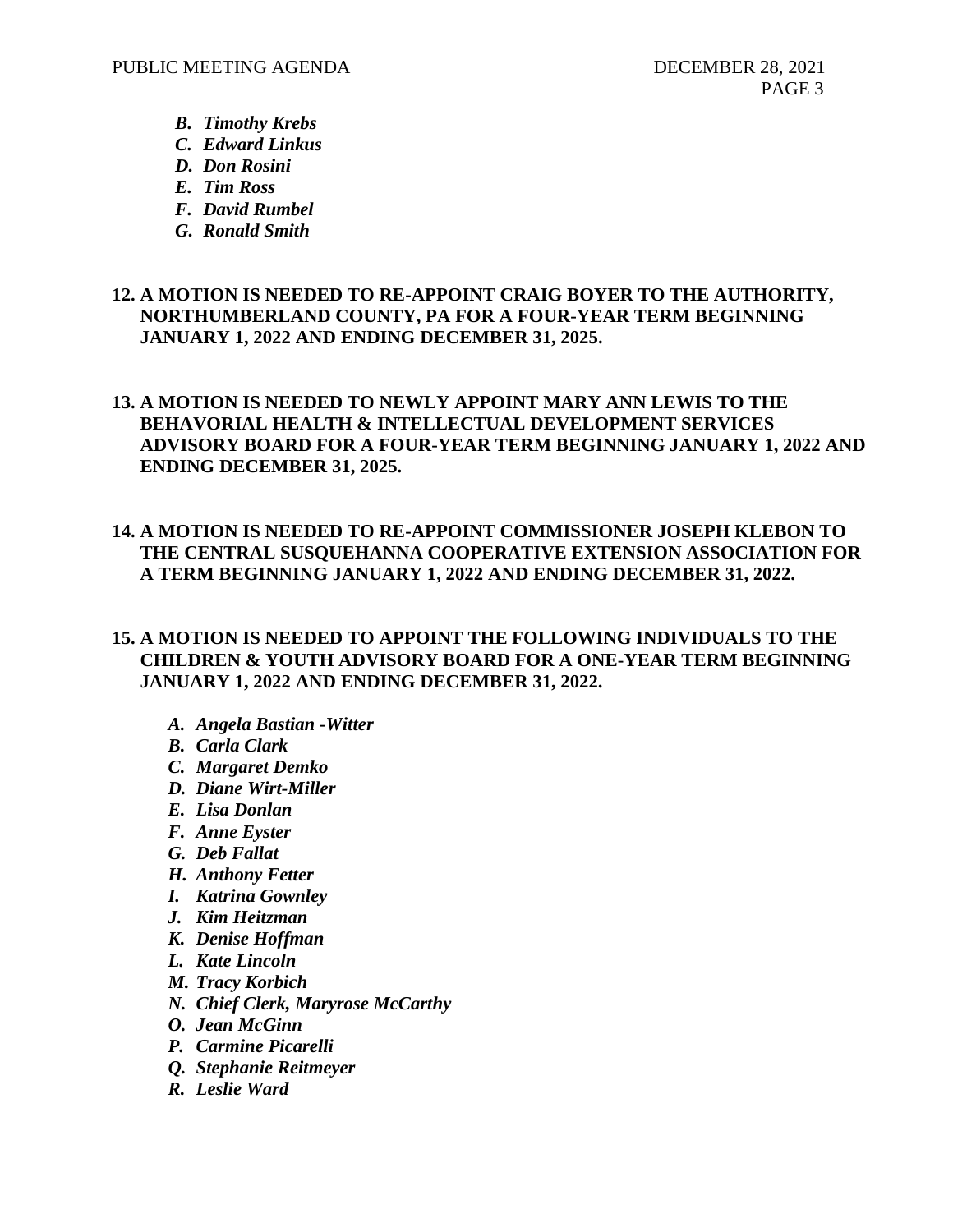- *S. Meghan Weaver*
- *T. Rose Weir*
- *U. Jen Willard*
- *V. Samantha Yeick*
- *W. Mark Gittens*

#### **16. A MOTION IS NEEDED TO RE-APPOINT COMMISSIONER JOSEPH KLEBON TO THE CONSERVATION DISTRICT BOARD, WITH A ONE-YEAR TERM BEGINNING JANUARY 1, 2022 AND ENDING DECEMBER 31, 2022.**

## **17. A MOTION IS NEEDED TO RE-APPOINT MARTHA MILLBRAND TO THE DRUG & ALCOHOL PLANNING COUNCIL, WITH A THREE-YEAR TERM BEGINNING JANUARY 1, 2022 AND ENDING DECEMBER 31, 2024**

- **18. A MOTION IS NEEDED TO APPOINT COMMISSIONER SAMUEL SCHICCATANO TO THE ECONOMIC DEVELOPMENT, WITH A ONE-YEAR TERM BEGINNING JANUARY 1, 2022 AND ENDING DECEMBER 31, 2022.**
- **19. A MOTION IS NEEDED TO RE-APPOINT NED SODERICK TO THE FOCUS CENTRAL PENNSYLVANIA, WITH A ONE-YEAR TERM BEGINNING JANUARY 1, 2022 AND ENDING DECEMBER 31, 2022.**
- **20. A MOTION IS NEEDED TO APPOINT COMMISSIONER SAMUEL SCHICCATANO TO THE HOUSING AUTHORITY, WITH A FIVE-YEAR TERM BEGINNING JANUARY 1, 2022 AND ENDING DECEMBER 31, 2026.**
- **21. A MOTION IS NEEDED TO RE-APPOINT NED SODERICKTO THE INDUSTRIAL DEVELOPMENT AUTHORITY, WITH A ONE-YEAR TERM BEGINNING JANUARY 1, 2022 AND ENDING DECEMBER 31, 2022.**
- **22. A MOTION IS NEEDED TO APPOINT COMMISSIONER SAMUEL SCHICCATANO TO THE LAND BANK AUTHORITY, WITH A ONE-YEAR TERM BEGINNING JANUARY 1, 2022 AND ENDING DECEMBER 31, 2022.**
- **23. A MOTION IS NEEDED TO RE-APPOINT THE FOLLOWING INDIVIDUALS TO THE LOCAL EMERGENCY PLANNING COMMITTEE (LEPC), WITH A ONE-YEAR TERM BEGINNING JANUARY 1, 2022 AND ENDING DECEMBER 31, 2022.**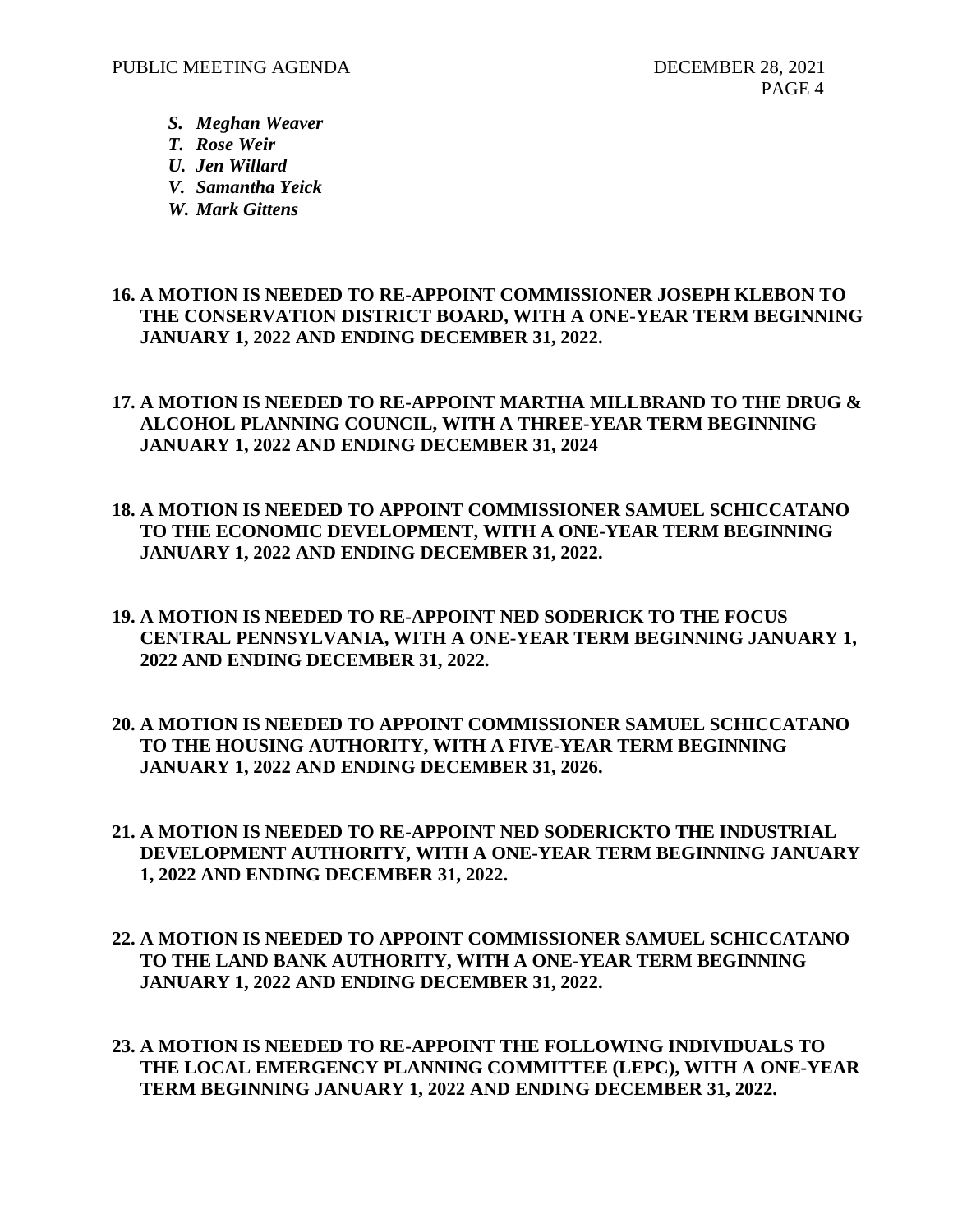- *A. David Bogovich*
- *B. Brad Hare*
- *C. Jeff Hursh*
- *D. Steve Jeffery*
- *E. Commissioner Joseph Klebon*
- *F. Todd Mace*
- *G. Cory Pisarz*
- *H. Stephen Puzio*
- *I. Edna Reinard*
- *J. Lori Smoogen*
- *K. Jason Zimmerman*

## **24. A MOTION IS NEEDED TO RE-APPOINT MICHAEL SCHWARTZ TO THE NORTHUMBERLAND COUNTY ANTHRACITE OUTDOOR ADVENTURE AREA AUTHORITY, WITH A FIVE-YEAR TERM BEGINNING JANUARY 1, 2022 AND ENDING DECEMBER 31, 2026.**

- **25. A MOTION IS NEEDED TO RE-APPOINT SLADE SHRECK TO THE NORTHUMBERLAND COUNTY RECREATION COMMISSION, WITH A FIVE-YEAR TERM BEGINNING JANUARY 1, 2022 AND ENDING DECEMBER 31, 2026.**
- **26. A MOTION IS NEEDED TO RE-APPOINT RON MARSHALL AND JOHN SHALONGO TO THE NORTHUMBERLAND/MONTOUR JOINT AUTHORITY, WITH A FIVE-YEAR TERM BEGINNING JANUARY 1, 2022 AND ENDING DECEMBER 31, 2026.**
- **27. A MOTION IS NEEDED TO APPOINT COMMISSIONER KYMBERLEY BEST TO THE SEDA-COG BOARD OF DIRECTORS, WITH A ONE-YEAR TERM BEGINNING JANUARY 1, 2022 AND ENDING DECEMBER 31, 2022.**
- **28. A MOTION IS NEEDED TO RE-APPOINT JUSTIN SKAVERY TO THE SEDA-COG METROPOLITAN PLANNING ORGANIZATION, WITH A ONE-YEAR TERM BEGINNING JANUARY 1, 2022 AND ENDING DECEMBER 31, 2022.**
- **29. A MOTION IS NEEDED TO RE-APPOINT JUSTIN SKAVERY TO THE SEDA-COG NATURAL GAS COOPERATIVE BOARD, WITH A ONE-YEAR TERM BEGINNING JANUARY 1, 2022 AND ENDING DECEMBER 31, 2022.**